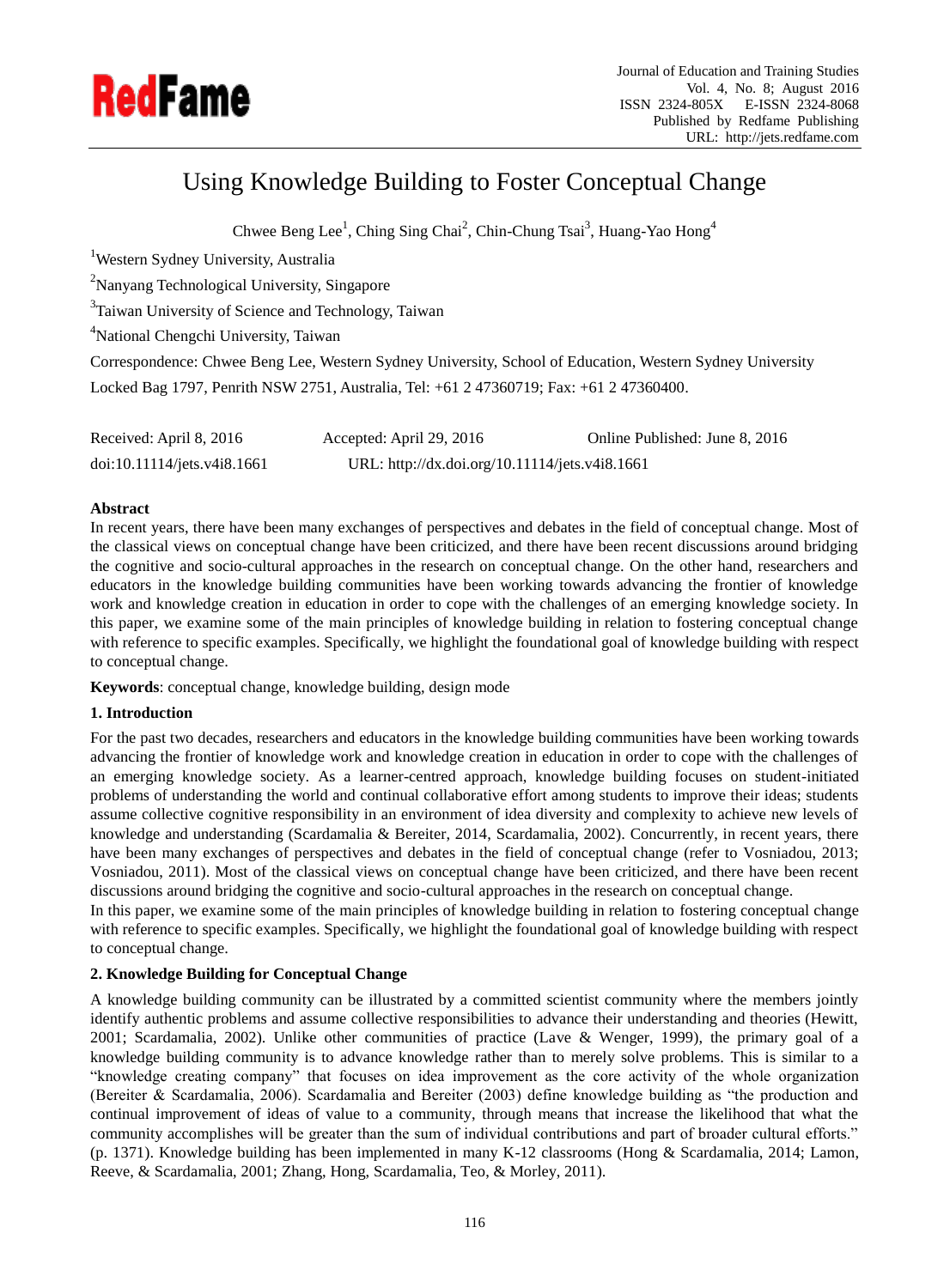Typically, in a classroom, the broad theme of inquiry relevant to a topic (e.g., environmental conservation) is first initiated by students, sometimes under the guidance of the teacher. The students then post their initial ideas and questions as notes in Knowledge Forum, an online asynchronous discussion forum created to augment knowledge building. The asynchronous online forum serves two key purposes: first, as a database to store students' ideas, and second, to make the students' ideas public. These reified ideas in public can then be discussed, explored, debated, and improved upon. Although most asynchronous online discussion forums can serve these purposes, a distinct feature of Knowledge Forum is their support of key features of knowledge building such as "rise-above" (Scardamalia & Bereiter, 2006), that is, an intentional attempt to engage learners in a systematic way of relating ideas to one another in order to develop a higher-level understanding. The involvement of students throughout the inquiry helps to promote ownership and responsibility among the students and enhance the authenticity of the inquiry task (Scardamalia, Bereiter, Mclean, Swallow, Woodruff, 1989).

One of the explicit principles of knowledge building is idea improvement, which encourages the students to improve each other's ideas through various means such as reflecting, identifying relevant information, and conducting empirical experiments. Scaffolds are provided to engage the students in knowledge building discourse, which focuses on detecting gaps in understanding, sharing new knowledge, meaning-making, and co-constructing understanding. This is a social collaborative process which is typically conducted in both face-to-face and online sessions. It leads naturally to the growth and improvement of a database of ideas which reflects the progress of the community as a whole (Scardamalia & Bereiter, 1994). As the initial questions are being addressed, the students are encouraged to ask further and deeper questions, thereby creating an ever-deepening pursuit of knowing. The students are also guided to organize and re-organize the ideas in the online forum. Knowledge building is thus an iterative process of progressive understanding, which Wells (1999) characterized as the "spiral of knowing" (p. 85).

Empirically, several studies have demonstrated the viability of knowledge building for conceptual change. Oshima and Scardamalia (1996) reported that students who engaged in knowledge building activities succeeded in attaining conceptual change. Chan, Burtis, Bereiter (1997) found knowledge building a mediator of cognitive conflict for conceptual change. Zhang, Scardamalia, Lamon, Messina, and Reeve (2007) studied a group of 4th graders who were actively involved in knowledge building activities such as generating theories and refining ideas to advance their understanding of optics. The students' understanding progressed from a naïve to a more scientific framework. Specifically, using post-hoc comparisons, they found a higher occurrence of scientific and hybrid ideas than pre-scientific ideas among the students. Similarly, when the Web Knowledge Forum (WebKF) was used to scaffold 6th graders in the process of constructing a model of the internal heating system of an average Greek house, the researchers found that the students showed significant improvement in their understanding of how a hot water heating system works (see Vosniadou & Kollias, 2003). Empirical evidence of knowledge building for conceptual change is beginning to emerge. In addition, Lee (2010) also discusses the possibility of generating synergy between conceptual change and knowledge building.

In this paper, we argue that knowledge building may foster conceptual change for it can play the role of a mechanism for the development of learners' epistemic agency by situating them in the *design* mode of knowledge work (Bereiter & Scardamalia, 2003).

# *2.1 Knowledge Building for Progressive Improvement*

In conceptual change research, the notion of conceptual change is perceived and defined differently among the researchers (refer to Murphy & Alexander, 2008), from weak restructuring to the more radical change across ontological categories (Carey, 1985; Chi, 1992; Vosniadou, 2008). Regardless, what is common is perhaps the implicit assumption of the ultimate standard for change – change from a naïve conception to the scientific conception held by scientific communities. Bereiter (1994) tackles this issue of standards using a different approach: rather than pursuing truth, focus on seeking progress. He disagrees with the "popular" postmodernist view that there is no objective truth; instead, he concurs with the postmodernist scholars that "there is no objective standpoint from which to judge whether something is an absolute truth" (p.4). Rather than getting into the debate on the postmodernist view about truth, his view suggests the standard of progressiveness. Concurring with the view of Popper and Lakatos that scientific theories cannot be verified, but can at most be falsified, he suggests *progressive discourse* as a means to bring in iterative critical evaluations of ideas, which could lead to the improvement or replacement of theories. In short, he proposes that through the dialectical process of presenting thesis and antithesis, new syntheses could arise.

Bereiter (1994) further elaborated on the moral commitment of progressive discourse for knowledge advancement: mutual understanding commitment (working towards common understanding), empirical testability commitment (a commitment to framing questions and propositions in a way which allows evidence to be brought to bear on them), expansion commitment (commitment to expand the body of collectively valid propositions), and openness commitment (commitment to allow any belief to be subjected to criticism if it will advance the discourse). This explicit goal of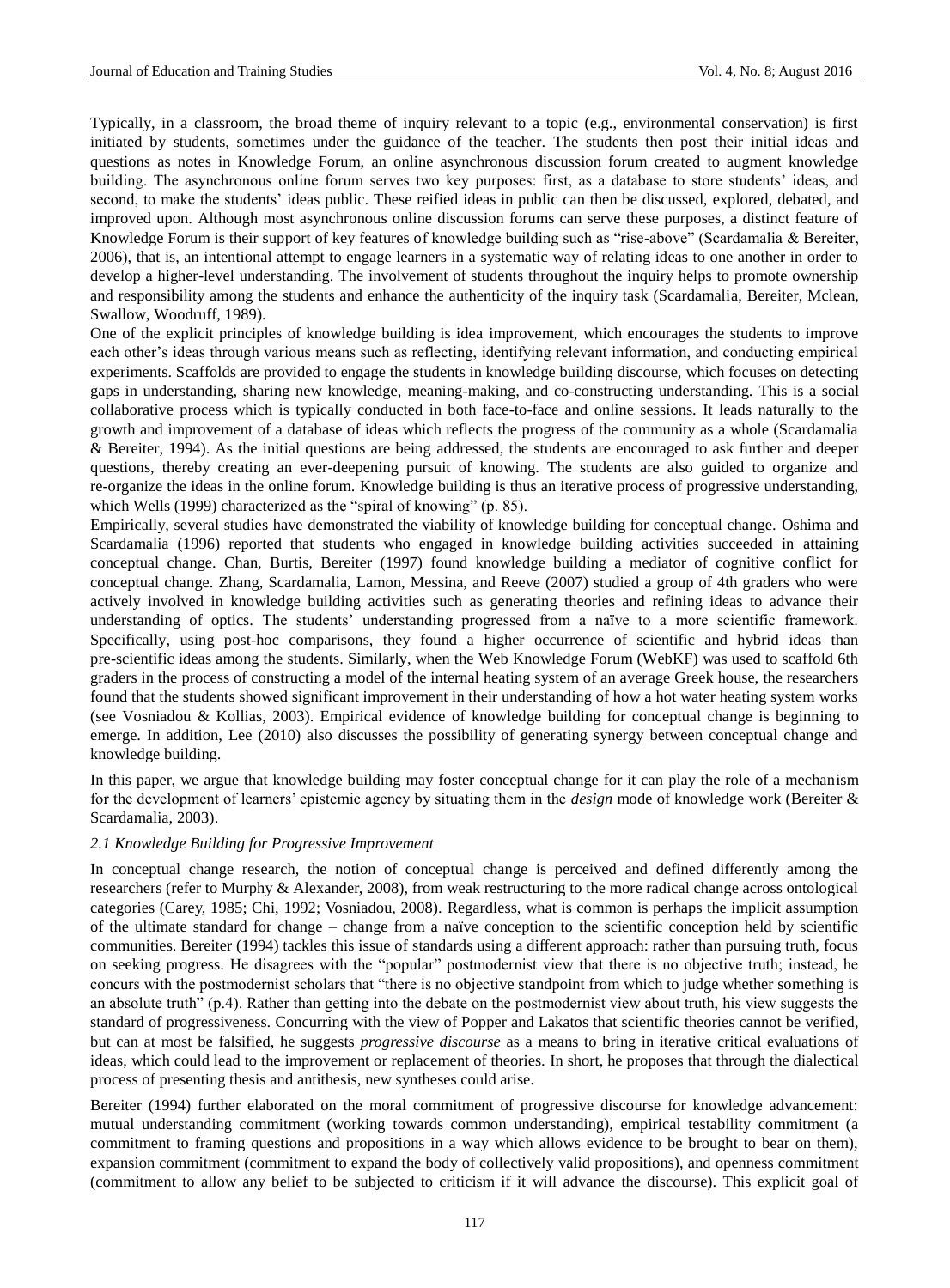seeking progressive improvement is foundational to a number of key principles in knowledge building: idea improvement, constructive use of authoritative sources, volitional commitment to collective cognitive responsibility, rise above, epistemic agency, and knowledge building discourse (Scardamalia, 2002). More details of these principles will be given in our later discussion.

## **3. Situating Learners in Design Mode for Conceptual Change**

We suggest that knowledge building can help learners develop the deep understanding that knowledge is tentative and evolving and that it consists of inter-related ideas. To accomplish this is to situate learners in a mode of design where the concern is with the creation and improvement of ideas as compared to belief mode where the concern is with evaluating and deciding among claims (Bereiter & Scardamalia, 2006). The notion of engaging learners in design instead of belief mode demands a fundamental switch of ontological and epistemic stance towards how knowledge are being treated and is thus likely to lead to conceptual change. Further elaborations are provided below.

## *3.1 Idea Improvement*

When situating learners in a design mode of knowledge work, the focus is on sustained idea development, it is the mode of invention and it is an explicit activity. Much attention is given to the construction, refinement and improvement of "conceptual artifacts", as Bereiter (2002) puts it, and to advancing understanding of the real world. According to Scardamalia (2002), ideas are "systematically interconnected - one idea subsumes, contradicts, constrains, or otherwise relates to a number of others" (p.72). This explication of idea is in alignment with the "complex theory-like structure" of concepts (Thagard, 1990; Vosniadou, 2007a, p.60) and the theory-based views of concepts that propose the organization of concepts as driven by personal theories of the world (Medin, 1989; Murphy & Medin, 1999), based on casual and explanatory links as well as the attributes of individual concepts. In knowledge building, the learners engage in inquiry about a topic and create *epistemic artifacts* (Sterelny, 2005) like written notes to represent their conceptual understanding (Bereiter, 2002). The notion of epistemic artifacts is similar to Popper's (1972) construct of World 3 objects. Popper differentiated among World 1 objects (objects in the physical world), World 2 objects (objects in the subjective world within the individual's mind), and World 3 objects (cognitive artifacts, for example, theories created by scientists). To Popper, World 3 objects such as theories, once created, can generate a range of possibilities as others interact with them. They are treated as the currently best tentative explanations that should be subjected to error elimination in the search for truth.

Engaging learners in knowledge building is therefore getting them to articulate their ideas and also the relationships among the ideas, thus explicating both the concepts and the theory-like framework in which the concepts are situated. Sustained work in such environments is likely to foster an epistemic outlook that foregrounds ideas and theories as conceptual artifacts that can and should be examined and refined. For example, in a study by Hong, Chen, Chai, and Chan (2011), teacher-education students were guided to engage in knowledge building discourse about a topic concerning the "relationship between theory and practice in teaching." After a semester of knowledge building, it was found that the students were able to view the teaching theories they were working on as tentative and improvable, as one student commented in a Knowledge Forum note: "I am glad to see that we are gradually linking our ideas together. I believe we all think that 'a theory needs to be shaped again and again.' This is a process and also a procedure of strengthening a theoretical statement… I think theory itself is a conceptual sketch. No matter how it is challenged or shaped by the practice, the sketch will be modified and refined in a better way." (p. 476). Chai and Merry (2006) also reported that the knowledge building approach as a model of professional development changes the inservice teachers' views about teaching and learning.

In knowledge building, the learners' ideas are posted as online notes in a public space such as a Knowledge Forum database. They thus become shared objects of inquiry to be discussed, inter-connected, revised, and superseded by members of the community (Scardamalia, 2002; Stahl, 2006). In other words, all knowledge created is reified as "objects" that are open to further inquiry and improvement. In knowledge building, naïve ideas or alternative conceptions are not viewed as misconceptions. Rather, all ideas are considered as valuable and meaningful contributions, and initial ideas which may lack scientific explanations are regarded as a crucial starting point in the process of constructive idea improvement. Conceptual change researchers such as Vosniadou (2007a, 2007b) offer a similar view on concepts when she argues that what need to be changed are not the isolated misconceptions but the "naïve, intuitive, domain-specific theories in early childhood, on the basis of everyday experiences" (Vosniadou, 2007b, p. 4) and that children's intuitive ideas about science (or other subject matter) are anchoring conceptions that are the starting points for development (Clement, Brown, & Zietsman, 1989; Karmiloff-Smith, 1992).

#### *3.2 Constructive Use of Authoritative Sources*

Another principle of knowledge building is the constructive use of authoritative sources (Scardamalia, 2002). Authoritative sources of knowledge refer to published knowledge constructed by experts available from media such as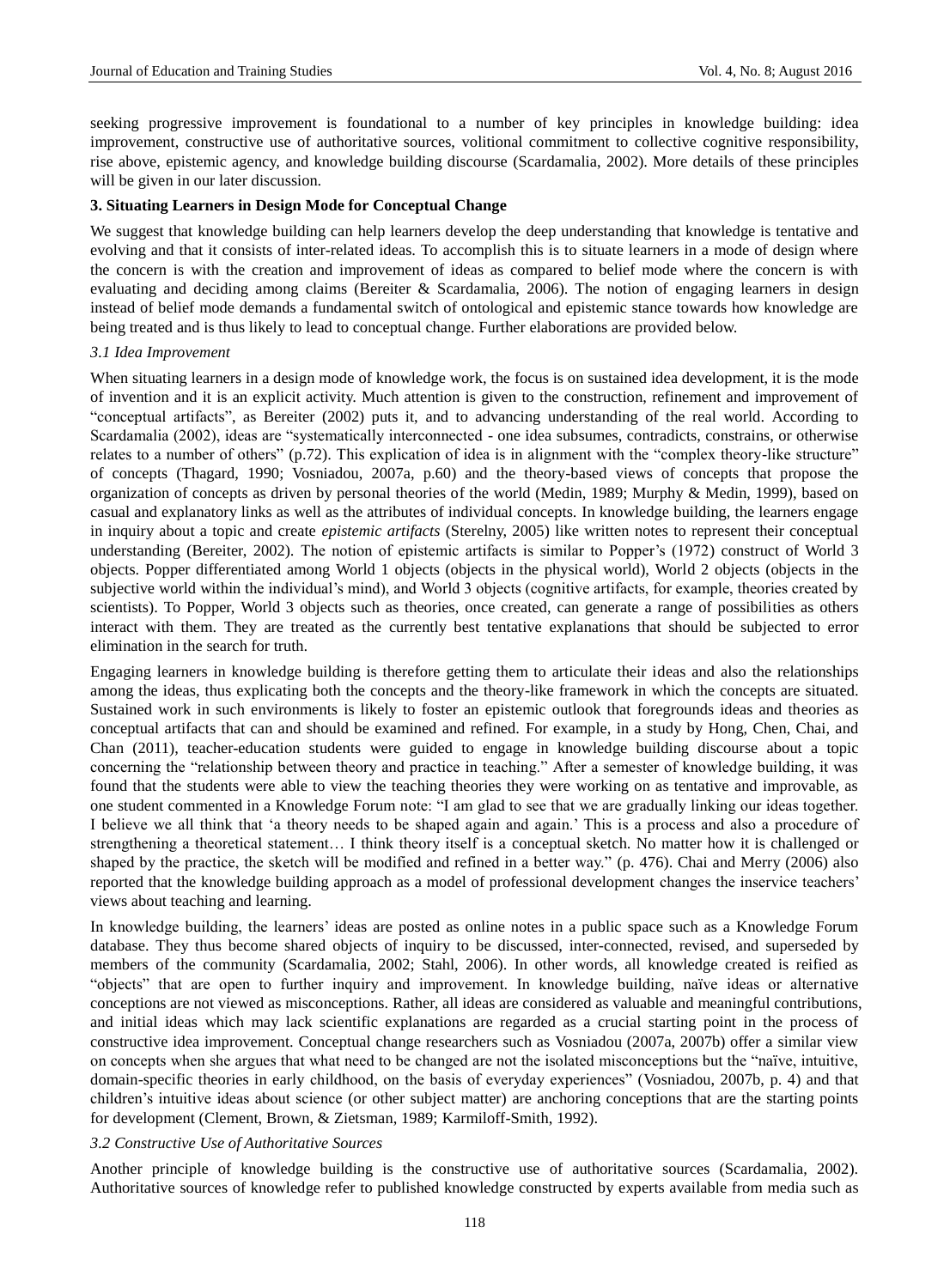academic publications and textbooks; and in the case of school learning, the classroom teachers. What these sources articulate is often treated as the truth to be transmitted to learners, and hence is associated with traditional, didactic forms of teaching (Scardamalia & Bereiter, 1999) that focus on the fidelity of the transmitted knowledge. As such, some researchers and educators are skeptical about the role of authoritative sources of knowledge in inquiry-based learning environments (e.g., Palinscar, 2006). Tsai (1999) and Tan (2008) reported that students have greater confidence in information presented in textbooks rather than in their own observations in laboratory works, which creates tensions when there is misalignment between practical observation and textbook representations. Their laboratory work is trying to confirm the facts presented in the textbooks (Tsai, 1999). Even when given a potato without buds, students tend to reproduce ideal representative diagrams seen in textbooks (a potato with buds) rather than what they observe in reality (Tan, 2008).

Knowledge building advocates meaningful use of authoritative sources of information to inform and produce iterative cycles of idea improvement (Zhang, Scardamalia, Lamon, Messina, & Reeve, 2007). Rather than accepting the authoritative sources of information without question, learners must engage in meaning making of the information so that it can be used for enhancing their understanding of the topic under investigation. Similarly, Lee, Jonassen and Teo (2009) argued that for conceptual change to take place there must be significant efforts to restructure personal conceptual models. Such events take place when students challenge their own understanding and discover the inconsistencies in their conceptual structures while engaging in learning activities. They are then more likely to revise and refine their conceptual framework to resolve the cognitive conflict.

#### *3.3 Collective Cognitive Responsibilities*

In recent years, researchers from the conceptual change field have called for more consideration of both cognitive and sociocultural perspectives in the research of conceptual change, as they generally agree that both approaches are crucial in the process of conceptual change (Lee, 2010). In congruence with the emphasis on the sociocultural dimension of change, one of the explicit principles of knowledge building is *collective cognitive responsibilities* (Scardamalia, 2002). The principle legitimizes learners to offer diverse perspective to bear on the inquiry among a group of learners where idea improvement is achieved through the social interaction process. In knowledge building, much attention is given to organizing the social structures that could facilitate knowledge advancement (Hong, Scardamalia, & Zhang, 2010; Scardamalia, Bereiter, & Lamon, 1994). Knowledge building also draws from the notion of distributed cognition in a collaborative situation (Hong et al., 2015). It encourages learners to take on shared responsibilities of advancing the knowledge database, thus reducing the cognitive overload of individual learners while at the same time allowing the learners to develop differential expertise (Roth, 1999). The advantage is that learners with different backgrounds and abilities enter the learning environment with different ideas and perspectives. These diverse ideas and perspectives form the collective resources that learners can draw on. Such a learning environment creates multiple zones of proximal development where all learners can support each other mutually towards the achievement of the learning goals (Oshima, 1998). It also creates a natural social environment for the members to articulate and explain their ideas, which requires the members to be precise, concrete and coherent. In other words, the diversity of ideas naturally requires the learners to assess the viability of the ideas with multiple epistemic criteria (see earlier, Bereiter, 1994), leading to improvement in the ideas. Idea improvement, which could be for individual concepts or how the concepts are connected, is achieved through community effort. Ideas that are obvious misconceptions belong to the community and are treated collectively rather than as individual's misconceptions for the individual to resolve. The efficacy of the knowledge building approach that draws upon the community's distributed expertise and self-organizing capacity is illustrated by a recent study that spanned more than 15 years. Hong, Scardamalia, and Zhang (2010) explored different social interaction patterns in a community of knowledge building practitioners (with more than 350 participants). It was found that a knowledge group featured with more diverse expertise and more flexible and self-organizing social structures was more likely to create a dynamic network community for sustained and productive knowledge advancement.

# *3.4 Rise Above*

In a nutshell, the knowledge building approach enriches learning by creating opportunities for members to understand from others' points of view and expose them to diverse ways of conceptualizing and investigating a given phenomenon (Guzdial et al., 1996). Related to this sociocultural perspective of conceptual change is another key knowledge building principle, *rise above* (Scardamalia, 2002), which requires the learners to work toward "more inclusive principles and higher-level formulations of problems. It means learning to work with diversity, complexity and messiness, and out of that achieve new syntheses." (p. 76). As a deliberate practice, rise above engages the learners in re-examining their ideas to achieve a new synthesis, which could mean seeking connections among ideas, or forming higher level theories from isolated facts. Such a learning environment where multiple ideas are shared and subjected to the scrutiny of every learner and the teacher provides fertile ground for seeing and organizing the relationships between various ideas such that the naturally formed theory-like framework is also worked on. The knowledge building environment thus fosters deep understanding and a process of conceptual change.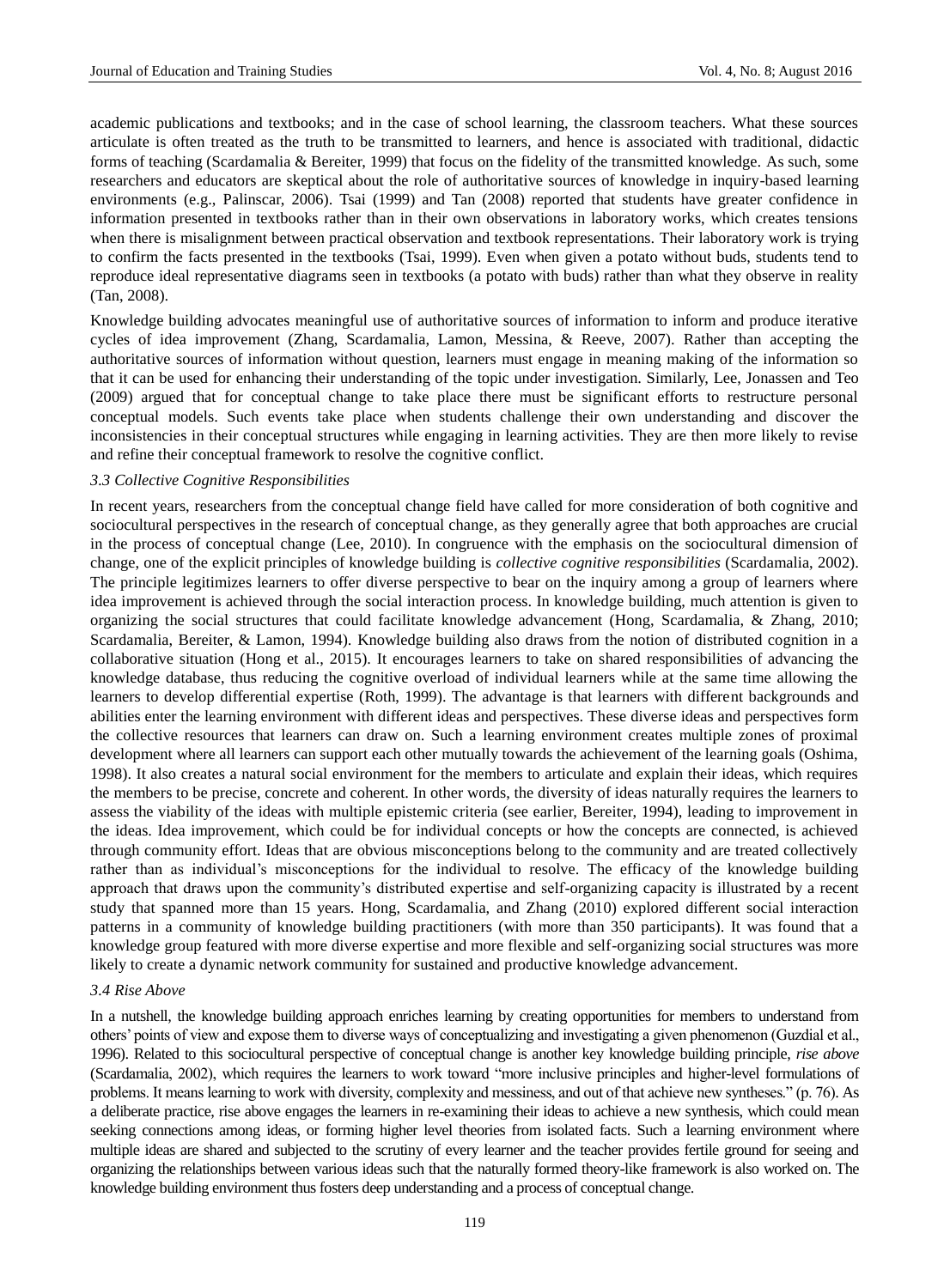# **4. Epistemic Agency in Knowledge Building for Conceptual Change**

Epistemic agency refers to the development of more sophisticated epistemic beliefs required for learners to address all aspects of knowledge issues such as knowledge goals, self-assessment, motivation, systematic planning etc., as well as knowledge problems typically only addressed by teachers. In recent years, researchers involved in conceptual change research have mostly agreed that learners' epistemic beliefs play an important role in the course of conceptual change. For conceptual clarity, we use the term epistemic beliefs to refer to the nature of knowledge and ways of knowing, which is a notion commonly used in educational psychology (Hofer & Pintrich, 1997). **Vosniadou (**2007b) emphasizes the direct or indirect influences of epistemic beliefs on conceptual change, and numerous studies (e.g., Mason, 2000; Sinatra, Southerland, McConaghy, & Demastes, 2003) have also examined the relationships between epistemic beliefs and conceptual change. According to Murphy (2007), the relationship between belief and knowledge is complex and intertwined to the extent that they appear inseparable. In a knowledge building community, the participants work as epistemic agents in a *design mode* (Bereiter & Scardamalia, 2006), i.e. they are engaged in interrogating ideas in terms of (1)What are they good for? (2) What do they do or fail to do? and (3) How can they be improved? The focus of the knowledge building effort is on the usefulness, adequacy, coherence, improvability, and development of ideas. The ways of knowing as practice in a knowledge building community naturally situate students in an epistemic environment where "all understandings are inventions" (Scardamalia & Bereiter, 2006, p. 103). This will arguably translate into learners' active construction of their own knowledge, and alter students' epistemic agency, creating the potential for conceptual change (Lee, 2010). From the perspective of epistemic beliefs as the activation of epistemic resources for the task at hand (Louca, Elby, Hammer, & Kagey, 2004), the knowledge building approach aims at launching students into the mode of knowledge creation (working on conceptual artifacts as World 3 objects) rather than learning (working on internal mental models and intuitive concepts). For example, in Hong, Chai, and Tsai's (2015) study that engaged college students to work as a knowledge building community and construct collective knowledge of history of science, it was found that students were able to progressively attain a more constructivist-oriented epistemic belief that sees scientific theories as tentative and improvable objects. Such a subtle difference in the epistemic framing of knowledge building and conceptual change needs careful attention to further unpack it.

In the recent development of the conceptual change research, the processes and mechanisms of change have been widely discussed, and there have been calls for more efficient mechanisms such as the use of analogies and explanatory models (Clement, 2008), mental models (Nersessian, 2008), persuasive pedagogy (Buehl, Manning, Cox, & Fives, 2005; Edwards, Higley, Zeruth, & Murphy, 2005), collaborative reasoning (Anderson et al., 2001; Clark, 2003; Mason, 2001), cognitive conflict (Tsai, 2000) and collaboration and reflection as social mechanisms (Miyake, 2008) to promote conceptual change. Entwistle (2007) suggests a deep approach to conceptual change which involves students paying careful attention to how well the evidence supports the conclusions. Such approaches are geared towards achieving intentional conceptual change which is a goal-oriented and learner controlled process (Sinatra & Pintrich, 2003). In particular, Vosniadou (2007a, 2007b) cautioned that without intentional instruction-induced conceptual change, students might use additive mechanisms which could produce synthetic models of scientific understanding. Similarly, in knowledge building, there is an intentional change process for justifying knowledge claims: by engaging the learners in knowledge building discourse, rise above, and constructive use of authoritative sources of knowledge. What is more explicit in knowledge building is the effort devoted to developing learners' epistemic agency. An examination of the process and characteristics of knowledge building discourse is provided next.

## *4.1 Knowledge Building Discourse*

One of the key principles of knowledge building is to engage students in *knowledge building discourse* (Bereiter, 1994, 2002), which develops in students the capacity to critique and improve ideas based on the negotiated criteria of a knowledge discipline. The learners start with their initial ideas and take responsibility for collaborative idea improvement supported by the customisable metacognitive prompts/scaffolds in the Knowledge Forum: "My theory is …", "I need to understand …", "This theory cannot explain …" or "A better theory is…". Through knowledge building discourse, they learn to use evidence and logic to build their knowledge. These scaffolds encourage the students to think about their own ideas. Once their ideas are articulated and posted to the forum, they face the challenges of their peers' ideas and the ideas that the scientific community accepts. With the guidance of the teacher, their ideas are subjected to evaluation according to the criteria of the classroom community, which progressively emulates the science community. At an appropriate juncture, the teacher could organize knowledge building talks (e.g., see Zhang, Hong, Scardamalia, Teo, & Morley, 2011) where students share their problems of understanding and knowledge advancement (e.g., findings from their investigation) with their peers in the class (Messina, Reeve, & Scardamalia, 2003). These are explicit attempts to provide opportunities for the students to examine their ideas through self-evaluation and peer critiquing.

Knowledge building discourse has been described as "transformative discourse" (Hmelo-Silver & Barrows, 2008, p. 51)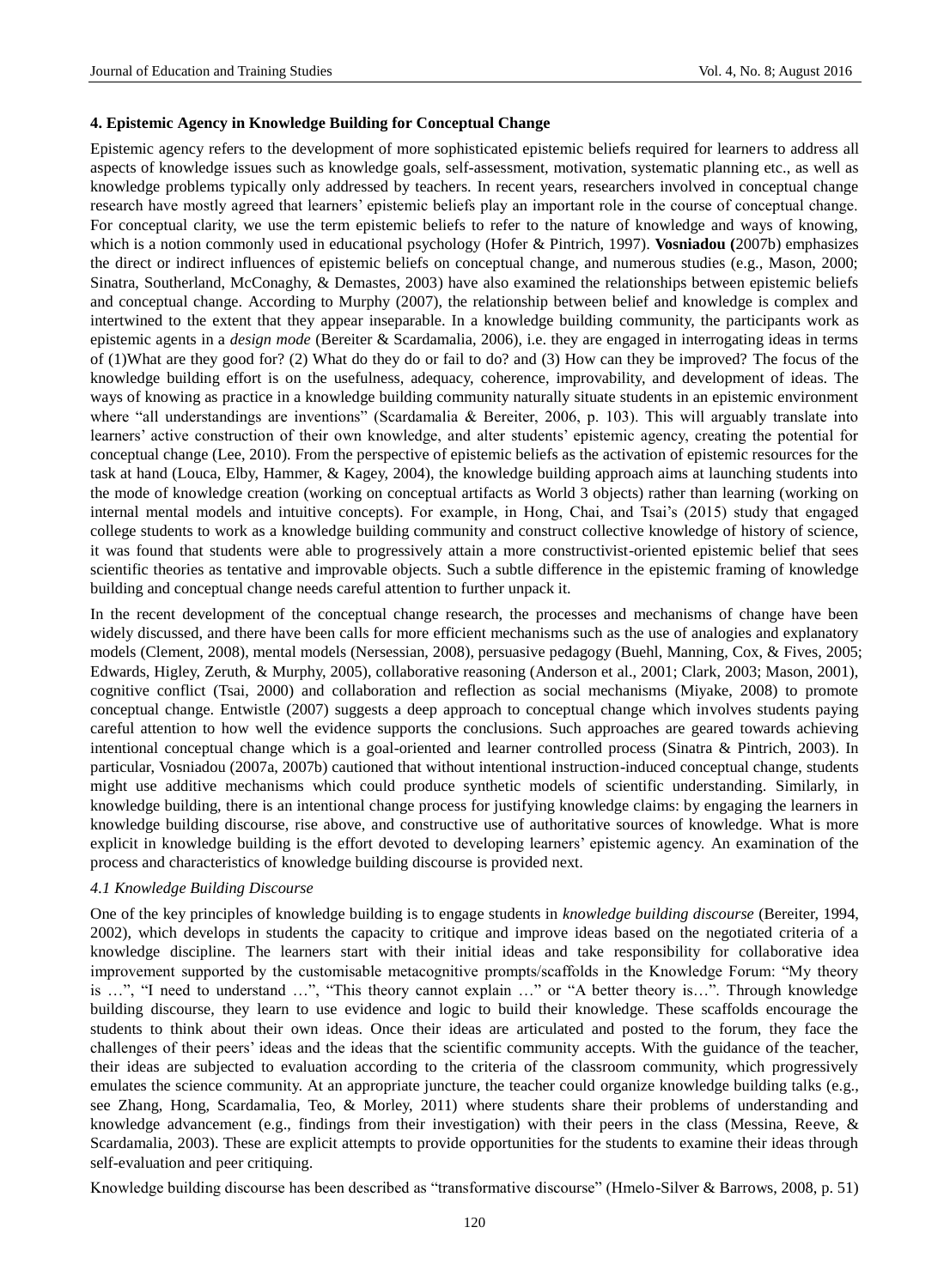as it serves more than the function of information sharing or the presentation of ideas; it entails the capacity to use appropriate criteria to assess ideas. For instance, as a way to examine students' online knowledge building discourse, Hong and Scardamalia (2014) used key terms to represent key concepts recorded in a knowledge database and to assess knowledge advancement in a grades 4 and 5 class community. They found that discourse in the Knowledge Forum which was rated as more reflective showed higher numbers and higher frequency use of key terms/concepts that were shared, discussed, referenced, or critiqued by community members than less reflective discourse. Using this kind of discourse, learners construct, refine, and transform knowledge (Hmelo-Silver & Barrows, 2008). In short, knowledge building discourse encourages the students to engage in cognitive and metacognitive thinking; the individual's cognition is subjected to multiple perspectives and augmented by distributed intelligence in the classroom community. This could facilitate the restructuring of their na we conceptual framework (Vosniadou & Kollias, 2003), especially when students are creating rise above notes that synthesize the thesis and antithesis. Explanations generated as synthetic models will be under the scrutiny of peers and teachers and cannot be presented simply as facts to be remembered.

Imposing structural constraints and rise above are two strategies to acculturate students to engage in knowledge building discourse so as to justify their knowledge claims. One way the structural constraints are imposed is through the use of scaffolds that are reinforced with purposeful incorporation of technology such as a Knowledge Forum. As discussed earlier, the online forum affords a public space for sharing epistemic artifacts and for tracing the historical development of these artifacts. The online forum also helps to reinforce structural constraints like the customizable scaffolds to engage the students in metacognition. These cues are available to the students as they compose their notes. For example, some of the commonly used scaffolds include: "I need to understand…", and "This theory cannot explain…" Lee, Chan and van Aalst (2006) examined and described the role of knowledge building portfolios in students' collaborative inquiry. In their study, grade nine geography students identified clusters of computer notes that indicated knowledge building episodes in the computer discourse. The researchers suggested that when analyzing the online discourse, students can make the community's progress explicit and visible to themselves and others, thus leading to the reconstruction of individual students' own understanding. In addition, contributing to the knowledge building research, the researchers found that students who were working on portfolios with a set of guiding principles adapted and modified from the knowledge building principles illustrated by Scardamalia (2002) showed deeper inquiry and more conceptual understanding than their counterparts. The researchers suggested that providing knowledge building principles as scaffolds may help students understand progressive discourse.

The scaffoldings used in knowledge building are consistently used in the face-to-face and online environment. The online forum acts as cognitive tools (Perkins, 1993; Salomon, 1993) that assume the role of intellectual partners, relieving the learners of cognitively less critical tasks (like recording the discussion) and engaging them in thinking more critically. Cognitive tools are not "fingertip tools" (Perkins, 1993) that learners can use effortlessly; rather, they provide essential components of a learning environment that engage learners in thinking more critically than they would without that support. They encourage learners to exert greater cognitive effort in constructing their own knowledge (Salomon & Globerson, 1987). Another intentional effort is the strategy of rise above. As explained earlier, rise above is a deliberate attempt to get learners to revisit their ideas which are often isolated or naïve. Learners are guided to re-examine their ideas for new syntheses, for connections among ideas, or for forming more inclusive principles, often with the use of scaffolds like "A better theory is ...", or "Putting our knowledge together..." In a Knowledge Forum, a *rise above* function is specifically developed to allow the learners to compose their rise above notes by subsuming several existing notes.

# **5. Conclusion**

Conceptual change is an important goal of learning. Specifically in higher education, the achievement of this goal is highly dependent on effective college teaching, and the discussion of this paper about knowledge building pedagogy and principles should have implications for better engage students in fulfilling conceptual change as a learning goal. The empirical studies among preservice and inservice teachers reported above indicate that the knowledge building approach is likely to promote conceptual change. These findings however, need to be further studied in other higher education contexts. Nonetheless, the knowledge building approach is arguably fostering ontological and epistemic stance that is much needed for higher education reform given the  $21<sup>st</sup>$  century demands on innovation (Bereiter & Scardamalia, 2006).

As the theoretical framework of conceptual change develops and reshapes over time, there is certainly the need to constantly look beyond our traditional pedagogical approaches and seek new ways to achieve conceptual change. In this paper, we discussed ideas from knowledge building that resonate well with the recent developments in conceptual change. Although we are still far from unravelling the full potential of knowledge building for conceptual change our effort could potentially inspire further cross pollination of productive ideas. This could also be a fertile ground for collaborative effort by researchers from the two fields.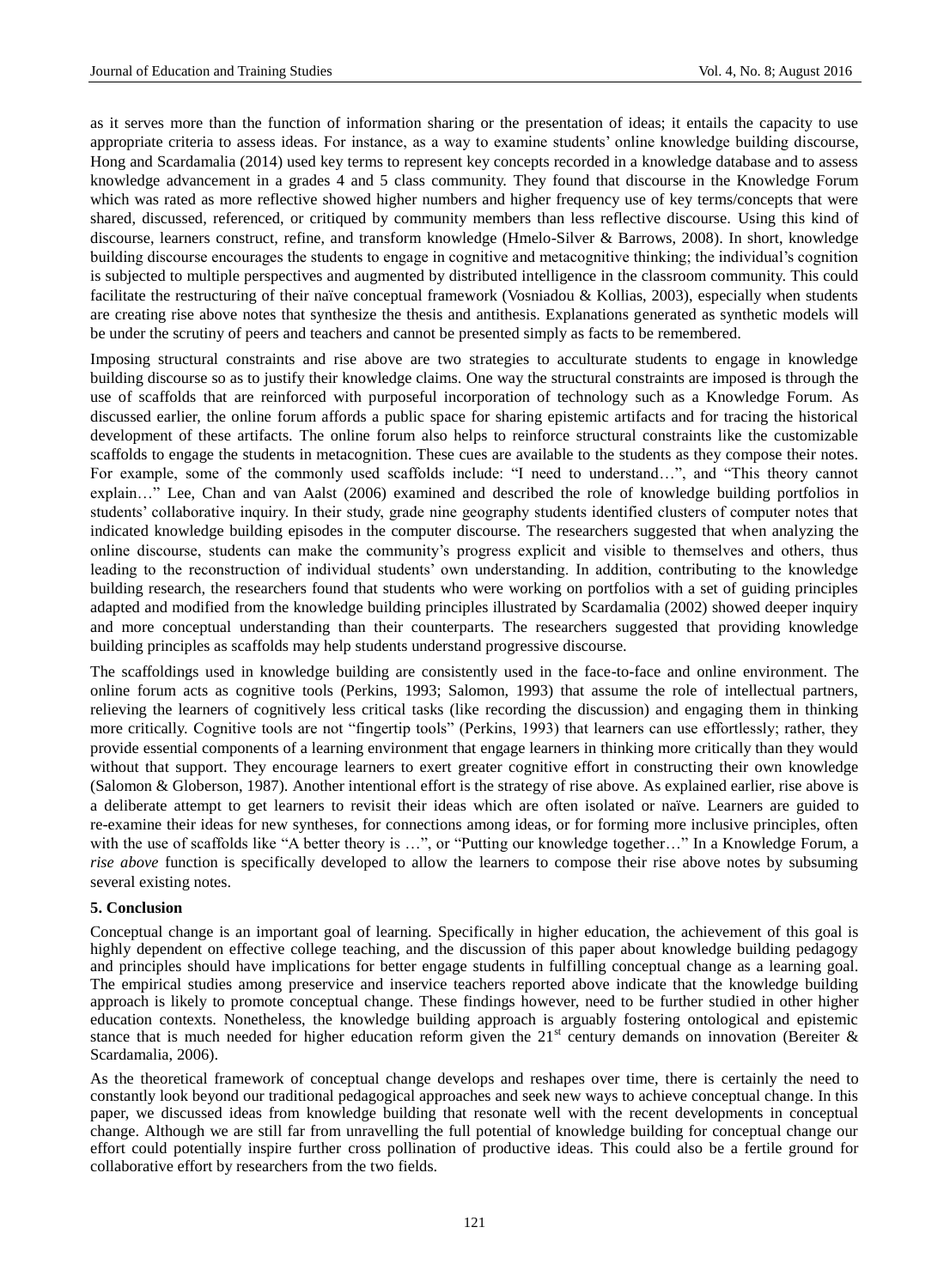#### **References**

- Anderson, R. C., Nguyen, J. K., McNurlen, B., Archodidou, A., Kim, S. Y., Reznitskaya, A., Tillmanns, M., & Gilbert, L. (2001). The snowball phenomenon: Spread of ways of talking and ways of thinking across groups of children. *Cognition and Instruction, 19*(1), 1-46[. http://dx.doi.org/10.1207/S1532690XCI1901\\_1](http://dx.doi.org/10.1207/S1532690XCI1901_1)
- Bereiter, C. (1994). Implications of postmodernism for science, or science as progressive discourse. *Educational Psychologist*, *29*, 3-12. [http://dx.doi.org/10.1207/s15326985ep2901\\_1](http://dx.doi.org/10.1207/s15326985ep2901_1)
- Bereiter, C. (2002). *Education and mind in the knowledge age*. Mahwah, NJ: Lawrence Erlbaum.
- Bereiter, C., & Scardamalia, M. (2003). Learning to work creatively with knowledge. In E. de Corte, L. Vershaffel, N. Entwistle & J. van Merrienboer (Eds.), *Powerful learning environments: Unraveling basic componets and dimensions* (55–68). Oxford, UK: Elsevier Science.
- Berieter, C., & Scardamalia, M. (2006). Education for the knowledge age: Design-centered models of teaching and instruction. In P. Alexander., & P. Winne. (Eds.), *Handbook of Educational Psychology (*695-714). New York: Routledge.
- Buehl, M. M., Manning, D. K., Cox, K., & Fives, H. (2005, August). Exploring pre-service teachers' initial and informed reactions to persuasive pedagogy. In H. Fives (Chair), *Teaching as persuasion: Is the metaphor viable?*  Symposium presented at the annual meeting of the American Psychological Association, Washington. DC.
- Carey, S. (1985). *Conceptual change in childhood.* Cambridge, MA: MIT Press.
- Chai, C. S., & Merry, R. (2006). Teachers' Perceptions of Teaching and Learning in a Knowledge Building Community: *An Exploratory Case Study. Learning, Media & Technology, 31*(2), 133-148. <http://dx.doi.org/10.1080/17439880600756670>
- Chan, C. Burtis, J., & Bereiter, C. (1997). Knowledge building as a mediator of conflict in conceptual change. *Cognition and Instruction, 15*(1), 1-40. [http://dx.doi.org/10.1207/s1532690xci1501\\_1](http://dx.doi.org/10.1207/s1532690xci1501_1)
- Chi, M. T. H. (1992). Conceptual change within and across ontological categories: Examples from learning and discover in Science. In R. Giere (Ed.), *Cognitive models of science: Minnesota Studies in the Philosophy of Science* 129-186. Minneapolis: University of Minnesota Press.
- Chin, C. A., & Brewer, W. F. (1993). The role of anomalous data in knowledge acquisition: A theoretical framework and implications for science education. *Review of Educational Research, 63*, 1-49. <http://dx.doi.org/10.3102/00346543063001001>
- Clement, J. (2008). The role of explanatory models in teaching for conceptual change. In S. Vosniadou (Ed), *International handbook of research on conceptual change*. 417-452. NY: Routledge.
- Clement, J., Brown, D. E., & Zietsman, A. (1989). Not all preconceptions are misconceptions: Finding 'anchoring conceptions' for grounding instruction on students' intuitions, *International Journal of Science Education*, *11*, 554-565. <http://dx.doi.org/10.1080/0950069890110507>
- Edwards, M. N., Higley, K., Zeruth, J. A., & Murphy, P. K. (2005). The viability of the persuasion metaphor for educators with varying levels of teacher-efficacy. In H. Fives (Chair), *Teaching as persuasion: Is the metaphor viable?* Symposium presented at the annual meeting of the American Psychological Association, Washington, DC.
- Entwistle, N. (2007). Conceptions of learning and the experience of understanding: Thresholds, contextual influences, and knowledge objects. In S. Vosniadou, & A. Baltas, & X. Vamvakoussi (Eds.), *Reframing the conceptual change approach in learning and instruction.* 123-144. Amsterdam: Elsevier.
- Guzdial, M., Kolodner, J. L., Hmelo, C. E., Narrayanan, H., Carlson, D., Rappin, N., Hubscher, R., Turns, J., & Newstetter, W. (1996). Computer support for learning through complex problem-solving. *Communications of the ACM*, *40*, 39-42. <http://dx.doi.org/10.1145/227210.227600>
- Hewitt, J. (2001). From a focus on tasks to a focus on understanding: The cultural transformation of a Toronto classroom. In Koschmann, T., Hall, R., & Miyake, N. (Eds.), *CSCL 2 carrying forward the conversation: Computers, cognition, and work* 11-41. Mahwah, NJ: Lawrence Erlbaum Associates.
- Hmelo, S. C. E., & Barrows, H. S. (2008). Facilitating collaborative knowledge building. *Cognition and Instruction, 26*, 48-94.<http://dx.doi.org/10.1080/07370000701798495>
- Hofer, B. K., & Pintrich, P. R. (1997). The development of epistemological theories: Beliefs about knowledge and knowing and their relation to learning. *Review of Educational Research, 67,* 88-140.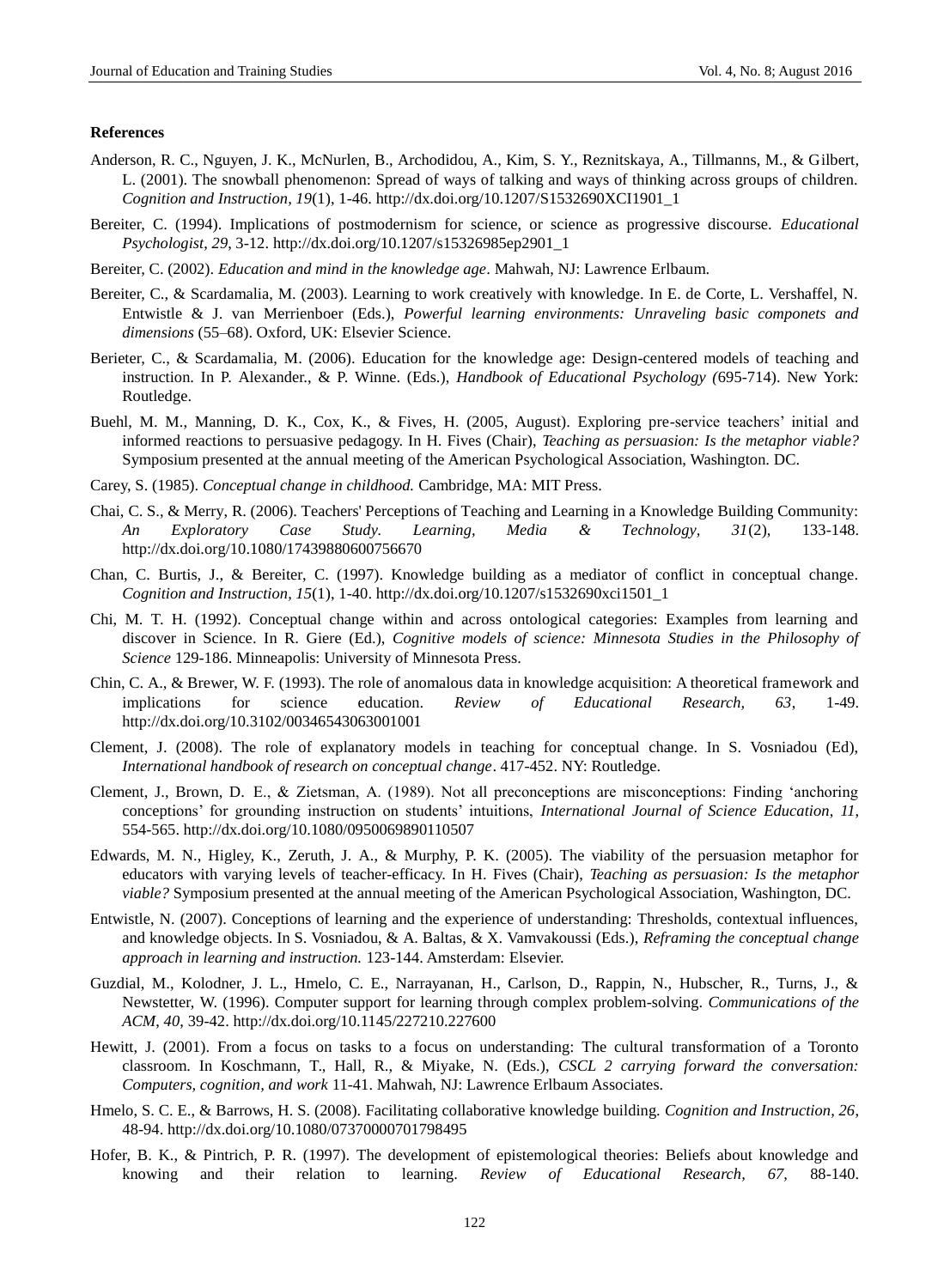<http://dx.doi.org/10.3102/00346543067001088>

- Hong, H. Y., & Scardamalia, M. (2014). Community knowledge assessment in a knowledge building environment. *Computers & Education, 71*, 279-288. <http://dx.doi.org/10.1016/j.compedu.2013.09.009>
- Hong, H. Y., Chai, C. S., & Tsai, C. C. (2015). College Students Constructing Collective Knowledge of Natural Science History in a Collaborative Knowledge Building Community. *Journal of Science Education and Technology, 24*(5), 549-561. <http://dx.doi.org/10.1007/s10956-015-9546-8>
- Hong, H. Y., Chen, F. C., Chai, C. S., & Chan, W. C. (2011). Teacher-education students' views about knowledge building theory and practice. *Instructional Science, 39*(4), 467-482. <http://dx.doi.org/10.1007/s11251-010-9143-4>
- Hong, H. Y., Scardamalia, M., & Zhang, J. (2010). Knowledge Society Network: Toward a dynamic, sustained network for building knowledge. *Canadian Journal of Learning and Technology/La revue canadienne de l'apprentissage et de la technologie, 36*(1).
- Hong, H. Y., Scardamalia, M., Messina, R., & Teo, C. (2008, June). Principle-based design to foster adaptive use of technology for building community knowledge. In *Proceedings of the 8th international conference on International conference for the learning sciences-Volume 1* (pp. 374-381). International Society of the Learning Sciences.
- Jonassen, D. H. (2008). Model building for conceptual change. In S. Vosniadou (Ed), *International handbook of research on conceptual change*. (pp.676-693). NY: Routledge.
- Karmiloff, S. A. (1992) *Beyond Modularity: a developmental perspective on cognitive science.* Cambridge, MA: MIT Press.
- Lamon, M., Reeve, R. & Scardamalia, M. (2001, April). Mapping the growth of deeply principled understandings in a knowledge building community. Annual Meeting of the American Educational Research Association. Seattle, WA. Retrieved 2 September 2009 from<http://ikit.org/lamon/mapping.html>
- Lave, J., & Wenger, E. (1999). Legitimate peripheral participation in the communities of practice. In R. McCormick, & C. Paechter (Eds.). *Learning and knowledge* 21-35. Thousand Oaks, CA: SAGE Publication.
- Lee, C. B. (2010). Generating synergy between knowledge building and conceptual change, *Human Development,* 5*3*(3), 134-152. <http://dx.doi.org/10.1159/000315170>
- Lee, C. B., Jonassen, D. H., & Teo, T. (2009). The Role of Model Building in Problem Solving and Conceptual Change. *Journal of Interactive Learning Environments*, *19*(3), 247-265. <http://dx.doi.org/10.1080/10494820902850158>
- Mason, L. (2000). Role of anomalous data and epistemological beliefs in middle school students' theory change about two controversial topics. *European Journal of Psychology of Education, 15* (3), 329-246. <http://dx.doi.org/10.1007/BF03173183>
- Medin, D. L. (1989). Concepts and conceptual structure. *American Psychologist, 44*(12), 1469–1481. <http://dx.doi.org/10.1037/0003-066X.44.12.1469>
- Messina, R., Reeve, R., & Scardamalia, M. (2003). *Collaborative structures supporting knowledge building: Grade 4*. A paper presented at the Annual Meeting of the American Educational Research Association, April 22, 2003, Chicago, Illinois.
- Miyake, N. (2008). Conceptual change through collaboration. In S. Vosniadou (Ed), *International handbook of research on conceptual change*. 453-478. NY: Routledge.
- Murphy, P. K. (2007). The eye of the beholder: The interplay of social and cognitive components in change. *Educational Psychologist*, *42*(1), 41-53.<http://dx.doi.org/10.1080/00461520709336917>
- Murphy, P. K., & Alexander, P. A. (2008). The role of knowledge, beliefs, and interest in the conceptual change process: A synthesis and meta-analysis of the research. In S. Vosniadou (Ed), *International handbook of research on conceptual change*. 583-618. NY: Routledge.
- Murphy, P. K., Alexander, P. A., Greene, J. A., & Edwards, M. N. (2007). Epistemological threads in the fabric of conceptual change research. In S. Vosniadou, & A. Baltas, & X. Vamvakoussi (Eds.), *Reframing the conceptual change approach in learning and instruction.* 105-122. Amsterdam: Elsevier.
- Murphy. G., & Medin, D. L. (1999). The role of conceptual coherence. In E. Margolis & S. Laurence (Eds.), *Concepts: Core readings* 425-458. Cambridge: MIT Press.
- Nersessian, N. J. (2008). Mental modelling in conceptual change. In S. Vosniadou (Ed), *International handbook of research on conceptual change*. 391-416. NY: Routledge.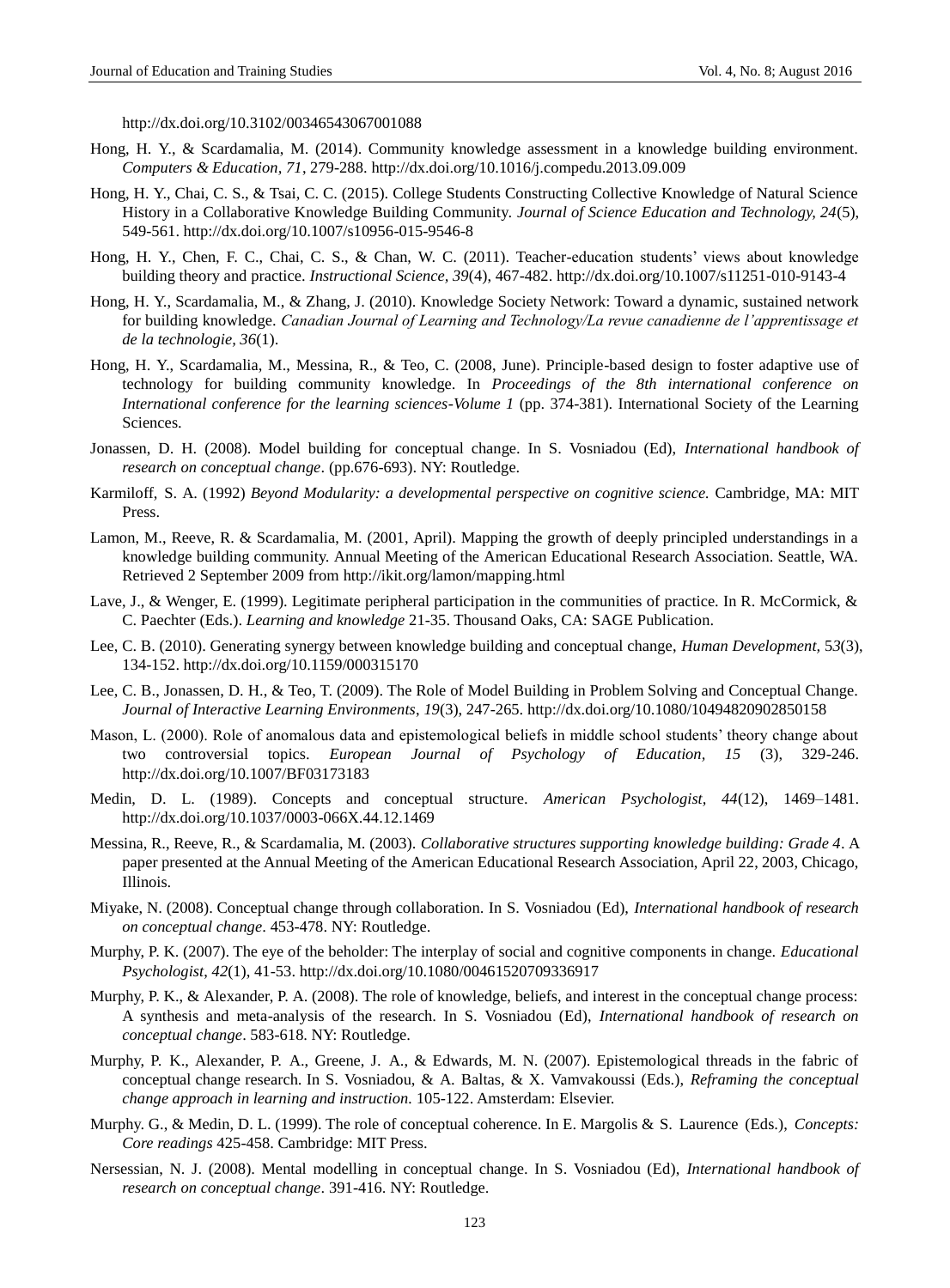- Oshima, J. (1998) Differences in knowledge-building between two types of networked learning environments: An information analysis. *Journal of Educational Computing Research, 19*(3), 329-351. <http://dx.doi.org/10.2190/YLLX-M9CW-15X9-BJJ9>
- Oshima, J., & Scardamalia, M. (1996). Knowledge-building and conceptual change: an inquiry into student-directed construction of scientific explanations. *Proceedings of the 1996 international conference on Learning sciences*, 256-263.
- Palinscar, A. S. (2006). Reading in science: Why, what and how. Retrieved 2 September 2009 from http://www.umich.edu/~govrel/adoles\_lit/Palincsar.pdf
- Perkins, D. N. (1993). Person-plus: A distributed view of thinking and learning. In G. Salomon, (Ed.), Distributed cognitions: Psychological and educational considerations 88-110. Cambridge, UK: Cambridge University Press.
- [Popper, K. R.](http://www.kli.ac.at/theorylab/AuthPage/P/PopperKR.html) 1972. *Objective Knowledge: An Evolutionary Approach.* Oxford: Clarendon Press.
- Roth, W. (1999). Authentic school science. In R. McCormick, & C. Paechter (Eds.). *Learning and knowledge* 6-20. Thousand Oaks, CA: SAGE Publication.
- Salomon, G. (1993). On the nature of pedagogic computer tools: The case of the writing partner. In S.P. Lajoie & S.J. Derry (Eds.). Computers as cognitive tools. (pp. 179-196). Hillsdale, NJ: Lawrence Erlbaum Associates.
- Salomon, G., & Globerson, T. (1987). Skill may not be enough: The role of mindfulness in learning and transfer. *International Journal of Educational Research, 11*, 623-638. [http://dx.doi.org/10.1016/0883-0355\(87\)90006-1](http://dx.doi.org/10.1016/0883-0355%2887%2990006-1)
- Scardamalia, M. (2002). Collective cognitive responsibility for the advancement of knowledge. In B. Smith (Ed.), *Liberal education in a knowledge society*. 67-98. Chicago: Open Court.
- Scardamalia, M., & Bereiter, C. (1994). Computer support for knowledge-building communities. *The Journal of the Learning Sciences, 3*(3), 265-283. [http://dx.doi.org/10.1207/s15327809jls0303\\_3](http://dx.doi.org/10.1207/s15327809jls0303_3)
- Scardamalia, M., & Bereiter, C. (1999) Schools as knowledge-building organizations. In D. Keating & C. Hertzman (Eds.), *Today's children, tomorrow's society: The developmental health and wealth of nations* 274-289. New York: Guilford.
- Scardamalia, M., & Bereiter, C. (2003). Knowledge Building. In *Encyclopaedia of Education*. (2nd ed., pp.1370-1373). New York: Macmillan Reference, USA.
- Scardamalia, M., & Bereiter, C. (2006). Knowledge building: Theory, pedagogy, and technology. In Sawyer, R. K. (Eds.). *The Cambridge handbook of the learning sciences* (pp. 97-118). Cambridge University Press. <http://dx.doi.org/10.1017/cbo9781139519526.025>
- Scardamalia, M., & Bereiter, C. (2014). Knowledge building and knowledge creation: Theory, pedagogy, and technology. In Sawyer, R. K. (Eds.). *The Cambridge handbook of the learning sciences* (2<sup>nd</sup> ed.) 397-417. Cambridge University Press.
- Scardamalia, M., Bereiter, C., & Lamon, M. (1994). The CSILE project: Trying to bring the classroom into world 3. In K. McGilly (Ed.), *Classroom lessons: Integrating cognitive theory and classroom practice* (pp.201-228)*.*  Cambridge, MA: Bradford Books/MIT Press.
- Scardamalia, M., Bereiter, C., McLean, R., Swallow, J., & Woodruff, E. (1989). Computer supported intentional learning er4nvironments, *Journal of Educational Computing Research 5*(1), 51-68.
- Sinatra, G. M., & Mason, L. (2008). Beyond knowledge: Learner characteristics influencing conceptual change. In S. Vosniadou (Ed), *International handbook of research on conceptual change*. (pp.560-582). NY: Routledge
- Sinatra, G. M., & Pintrich, P. R. (2003). The role of intentions in conceptual learning. In Sinatra, G. M., & Pintrich, P. R. (Eds.), *Intentional conceptual change* 1-18. Mahwah, NJ: Lawrence Erlbaum Associates.
- Sinatra, G. M., Brem, S. K., & Evans, E. M. (2008). Changing minds? Implications of conceptual change for teaching and learning about biological evolution. *Evolution: Education and Outreach*, *1*(2), 189-195. <http://dx.doi.org/10.1007/s12052-008-0037-8>
- Sinatra, G. M., Southerland, S. A., McConaughy, F., & Demastes, J. (2003). Intentions and beliefs in students' understanding and acceptance of biology evolution. *Journal of Research in Science Teaching, 40*(5), 510-528. <http://dx.doi.org/10.1002/tea.10087>
- Sterelny, K. (2005). Externalism, epistemic artefacts and the extended mind. In R. Schantz (Ed.). The externalist challenge: New studies on cognition and intentionality. Berlin: de Gruyter.